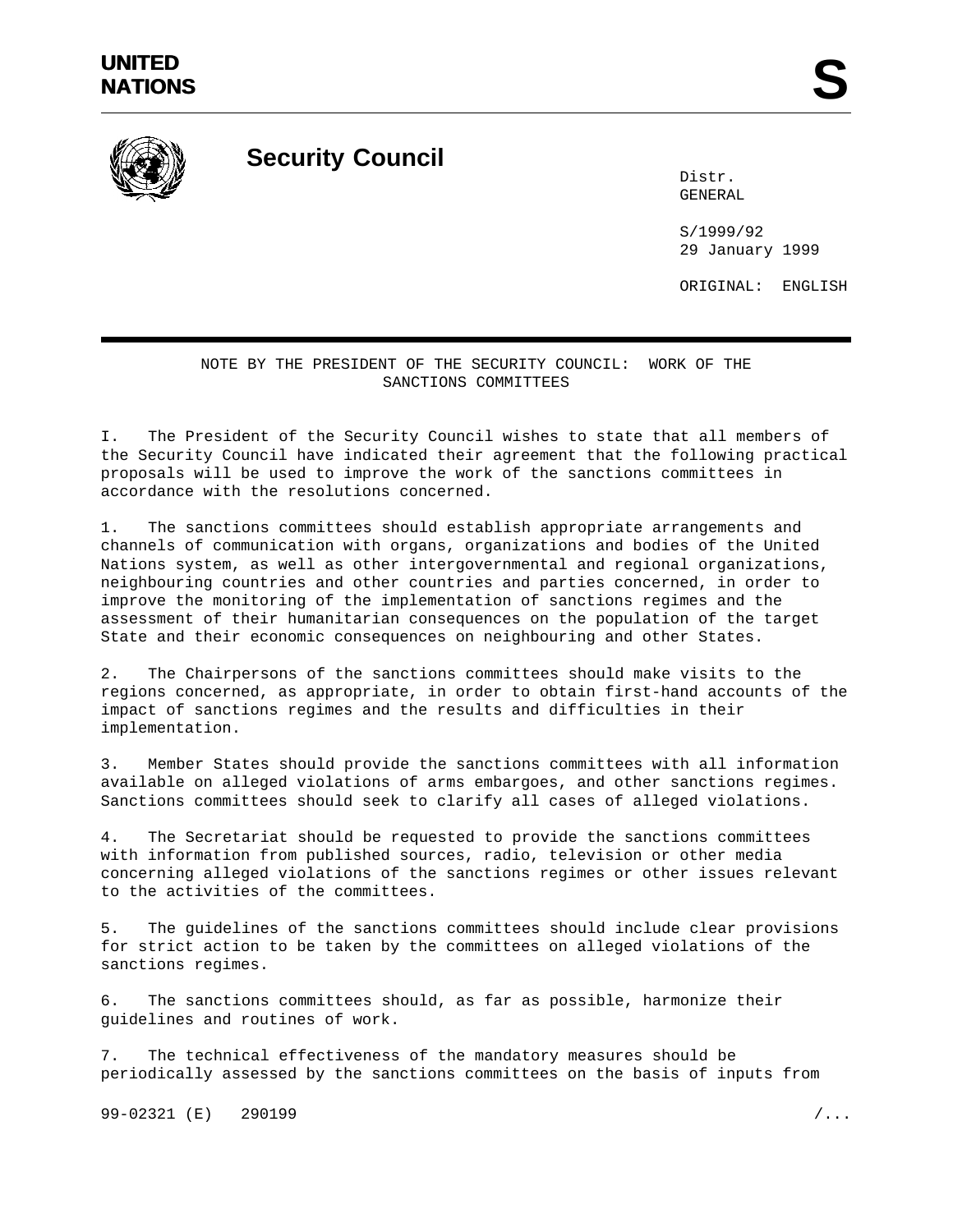S/1999/92 English Page 2

Member States, reports prepared by the Secretariat and other available sources of information.

8. The practice of hearing technical presentations of information by organizations assisting in the enforcement of Security Council sanctions during closed meetings of the sanctions committees should be continued. The target or affected countries, as well as concerned organizations, should be better able to exercise the right of explaining or presenting their points of view to the sanctions committees, while taking fully into consideration current committee practices. The presentations should be expert and comprehensive.

9. The Secretariat should be requested to provide, whenever necessary, its assessment of the humanitarian and economic impact of sanctions to the sanctions committees.

10. Periodic meetings of the sanctions committees should be held for discussions on the humanitarian and economic impact of sanctions.

11. The sanctions committees should monitor, throughout the sanctions regime, the humanitarian impact of sanctions on vulnerable groups, including children, and make required adjustments of the exemption mechanisms to facilitate the delivery of humanitarian assistance. The indicators for assessment developed by the Secretariat could be used by the committees.

12. The sanctions committees should consider and monitor the possible impact of sanctions on the diplomatic efforts towards implementing Security Council resolutions and make required adjustments on the exemption mechanisms as appropriate.

13. In discharging their mandates, the sanctions committees should as much as possible seek to utilize the expertise and practical assistance of Member States, United Nations agencies, regional organizations and all humanitarian and other relevant organizations.

14. United Nations agencies as well as humanitarian organizations and other relevant organizations should benefit from special, simplified procedures in requesting humanitarian exemptions, in order to facilitate the implementation of their humanitarian programmes.

15. Consideration should be given to how humanitarian organizations could have the possibility to apply for humanitarian exemptions directly to the sanctions committees.

16. Foodstuffs, pharmaceuticals and medical supplies should be exempted from United Nations sanctions regimes. Basic or standard medical and agricultural equipment and basic or standard educational items should also be exempted. Consideration should be given to the drawing up of lists for that purpose. Other essential humanitarian goods should be considered for exemption. In this regard, it is recognized that efforts should be made to allow the population of the targeted countries to have access to appropriate resources and procedures for financing humanitarian imports.